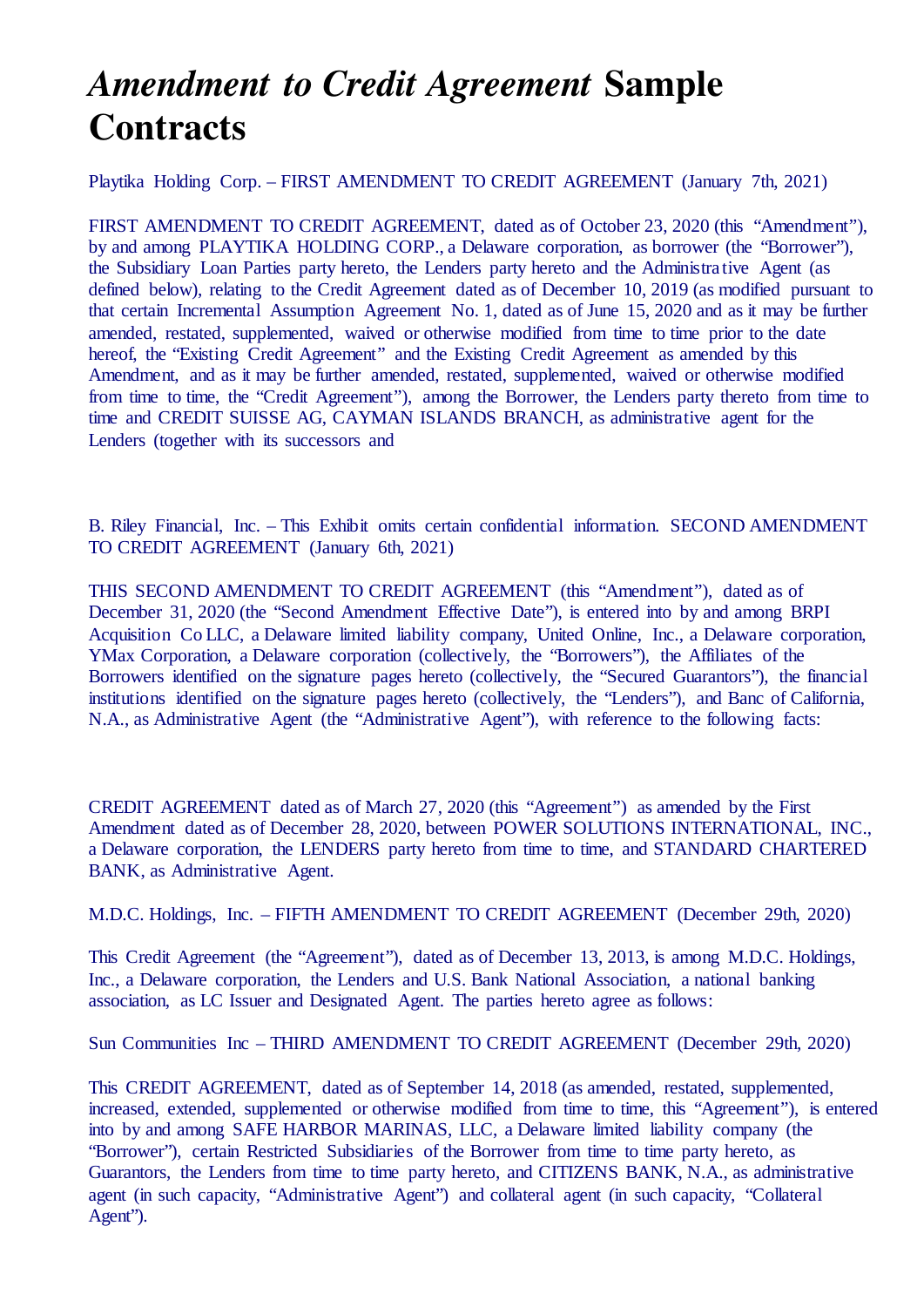Hurco Companies Inc – SECOND AMENDMENT TO CREDIT AGREEMENT (December 29th, 2020)

THIS SECOND AMENDMENT TO CREDIT AGREEMENT (this "Amendment") dated as of December 23, 2020 to the Credit Agreement referenced below is by and among HURCO COMPANIES, INC., an Indiana corporation (the "Company"), HURCO B.V., a private company with limited liability (besloten vennootschap met beperkte aansprakelijkheid) incorporated under the laws of the Netherlands, with its seat (zetel) in Amsterdam, the Netherlands, with its registered office at Prins Bernhardplein 200, 1097 JB Amsterdam, the Netherlands and registered with the Dutch Chamber of Commerce (Kamer van Koophandel) under number 34114350 (the "Netherlands Borrower" and, together with the Company, the "Borrowers" and each a "Borrower"), the Guarantors party hereto and BANK OF AMERICA, N.A. (the "Lender").

Sundance Energy Inc. – FORBEARANCE AGREEMENT AND SIXTH AMENDMENT TO CREDIT AGREEMENT (December 23rd, 2020)

This FORBEARANCE AGREEMENT AND SIXTH AMENDMENT TO CREDIT AGREEMENT (this "Agreement") dated as of December 18, 2020 (the "Execution Date") but effective for all purposes as of November 30, 2020 (the "Effective Date") is among SUNDANCE ENERGY INC., a Delaware corporation ("Parent"), SUNDANCE ENERGY, INC., a Colorado corporation (the "Borrower"), TORONTO DOMINION (TEXAS) LLC, as administrative agent for the Lenders (in such capacity, together with its successors, the "Administrative Agent"), each of the Loan Parties party hereto and each of the lenders party hereto (individually a "Lender" and collectively, the "Lenders").

ReShape Lifesciences Inc. – THIRD AMENDMENT TO CREDIT AGREEMENT (December 22nd, 2020)

This Third Amendment (this "Third Amendment"), dated as of December 16, 2020, is entered into by and among ReShape Lifesciences Inc., a Delaware corporation (the "Borrower"), and Armistice Capital Master Fund Ltd. (the "Lender").

Playtika Holding Corp. – FIRST AMENDMENT TO CREDIT AGREEMENT (December 18th, 2020)

This FIRST AMENDMENT TO CREDIT AGREEMENT (this "Amendment") is dated as of October 23, 2019 and is entered into by and among PLAYTIKA HOLDING CORP., a Delaware corporation (the "Borrower"), the Lenders (as defined in the Credit Agreement referred to below) party hereto constituting the Required Lenders (as defined in the Credit Agreement), and CREDIT SUISSE AG, CAYMAN ISLANDS BRANCH, as administrative agent (together with its successors and assigns, the "Agent").

Pebblebrook Hotel Trust – SECOND AMENDMENT TO CREDIT AGREEMENT (December 16th, 2020)

THIS SECOND AMENDMENT TO CREDIT AGREEMENT (this "Amendment") is entered into as of December 10, 2020, among PEBBLEBROOK HOTEL, L.P., a Delaware limited partnership (the "Borrower"), PEBBLEBROOK HOTEL TRUST, a Maryland real estate investment trust (the "Parent REIT"; the Borrower and the Parent REIT are each, a "Loan Party" and collectively, the "Loan Parties"), each Lender (defined below) party hereto, and BANK OF AMERICA, N.A., as Administrative Agent (the "Administrative Agent;" the Administrative Agent and Lenders are each a "Credit Party" and collectively "Credit Parties").

Pebblebrook Hotel Trust – SECOND AMENDMENT TO CREDIT AGREEMENT (December 16th, 2020)

THIS SECOND AMENDMENT TO CREDIT AGREEMENT (this "Amendment") is entered into as of December 10, 2020, among PEBBLEBROOK HOTEL, L.P., a Delaware limited partnership (the "Borrower"), PEBBLEBROOK HOTEL TRUST, a Maryland real estate investment trust (the "Parent REIT"; the Borrower and the Parent REIT are each, a "Loan Party" and collectively, the "Loan Parties"),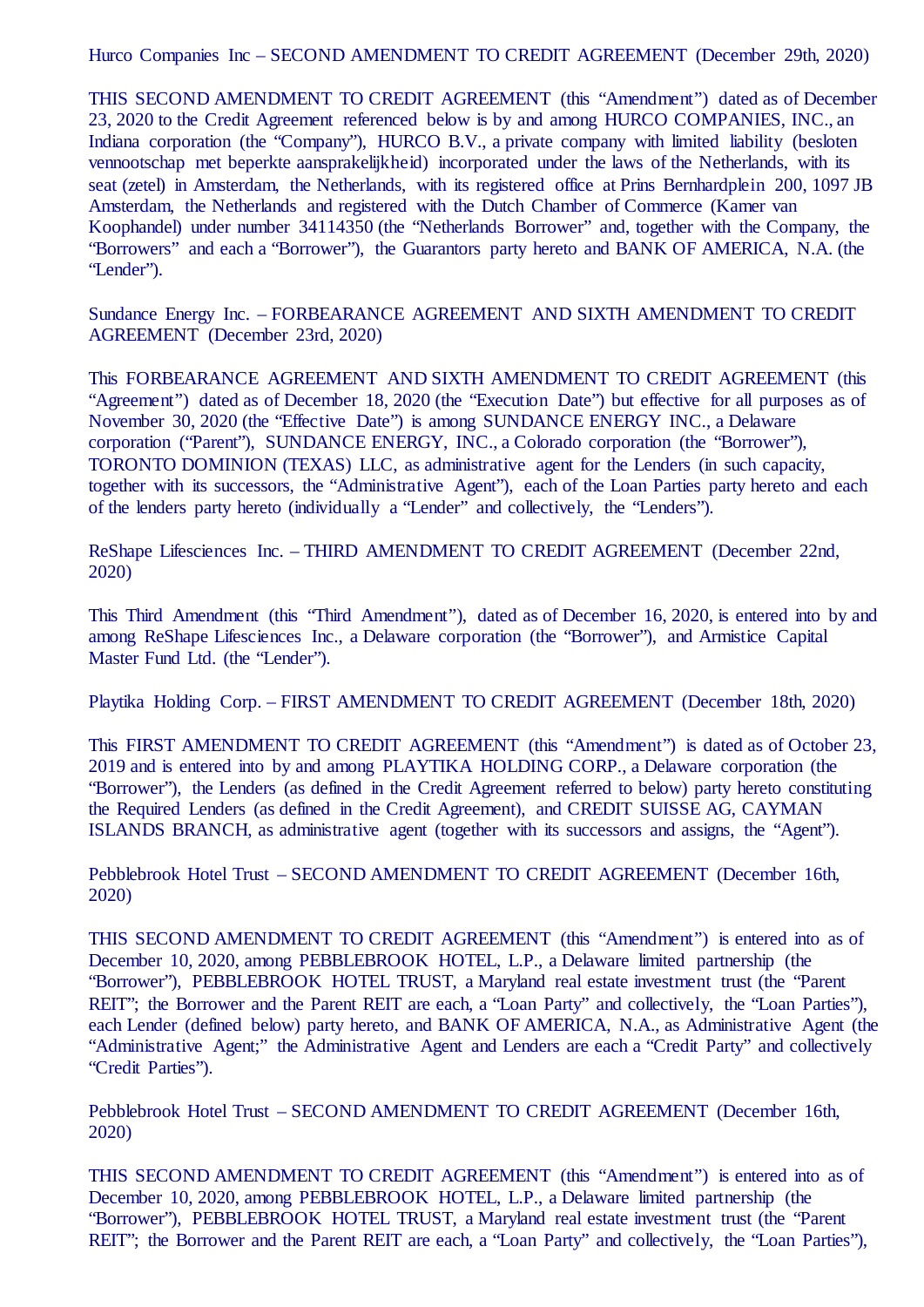each Lender (defined below) party hereto, and CAPITAL ONE, NATIONAL ASSOCIATION, as Administrative Agent (the "Administrative Agent;" the Administrative Agent and Lenders are each a "Credit Party" and collectively "Credit Parties").

Open Lending Corp – SECOND AMENDMENT TO CREDIT AGREEMENT (December 10th, 2020)

This SECOND AMENDMENT TO CREDIT AGREEMENT (this "Second Amendment"), is dated as of December 7, 2020, and is made by and among OPEN LENDING, LLC, a Texas limited liability company (the "Borrower") and the financial institutions party hereto as Lenders. Unless otherwise indicated, all capitalized terms used herein but not otherwise defined shall have the respective meanings provided to such terms in the Credit Agreement referred to below (as amended by this Second Amendment).

Veru Inc. – THIRD AMENDMENT TO CREDIT AGREEMENT (December 10th, 2020)

THIS THIRD AMENDMENT TO CREDIT AGREEMENT (this "Amendment"), dated as of October 5, 2020, is entered into by and among VERU INC., a Wisconsin corporation ("Borrower"), each of the undersigned financial institutions (individually each a "Lender" and collectively "Lenders") and SWK FUNDING LLC, a Delaware limited liability company, in its capacity as administrative agent for the other Lenders (in such capacity, "Agent").

Blue Bird Corp – THIRD AMENDMENT TO CREDIT AGREEMENT (December 9th, 2020)

This THIRD AMENDMENT TO CREDIT AGREEMENT, dated as of December 4, 2020 (this "Amendment"), amends the Credit Agreement, dated as of December 12, 2016, as amended by the First Amendment to Credit Agreement, dated as of September 13, 2018, and the Second Amendment to Credit Agreement dated as of May 7, 2020 (as further amended, restated, supplemented, waived or otherwise modified from time to time prior to the date hereof, the "Credit Agreement" and, as amended hereby, the "Amended Credit Agreement"; capitalized terms used herein without definition shall have the meanings assigned to such terms in the Amended Credit Agreement), among BLUE BIRD CORPORATION, a Delaware corporation ("Holdings"), BLUE BIRD BODY COMPANY, a Georgia corporation (the "Borrower"), SCHOOL BUS HOLDINGS INC., a Delaware corporation, PEACH COUNTY HOLDINGS, INC., a Delaware corporation, and BLUE BIRD GLOBAL CORPORATION, a Delaware corporation, each as Intermediate Parents, the several banks and other financial institu

UNITED THERAPEUTICS Corp – FIRST AMENDMENT TO CREDIT AGREEMENT (December 2nd, 2020)

THIS FIRST AMENDMENT TO CREDIT AGREEMENT (this "Amendment") dated as of November 2, 2018 is by and among UNITED THERAPEUTICS CORPORATION, a Delaware corporation (the "Borrower"), the Guarantors, the Lenders party hereto and WELLS FARGO BANK, NATIONAL ASSOCIATION, a national banking association, as the Administrative Agent (in such capacity, "Administrative Agent").

UNITED THERAPEUTICS Corp – SECOND AMENDMENT TO CREDIT AGREEMENT (December 2nd, 2020)

THIS SECOND AMENDMENT TO CREDIT AGREEMENT (this "Amendment") dated as of December 1, 2020 is by and among UNITED THERAPEUTICS CORPORATION, a Delaware corporation (the "Borrower"), the Guarantors party hereto, the Lenders party hereto and WELLS FARGO BANK, NATIONAL ASSOCIATION, a national banking association, in its capacities as the Administrative Agent and the Swingline Lender.

Postal Realty Trust, Inc. – THIRD AMENDMENT TO CREDIT AGREEMENT (December 1st, 2020)

THIRD AMENDMENT TO CREDIT AGREEMENT (this "Agreement") dated as of November 24, 2020, among Postal Realty LP, a Delaware limited partnership ("Borrower"), POSTAL REALTY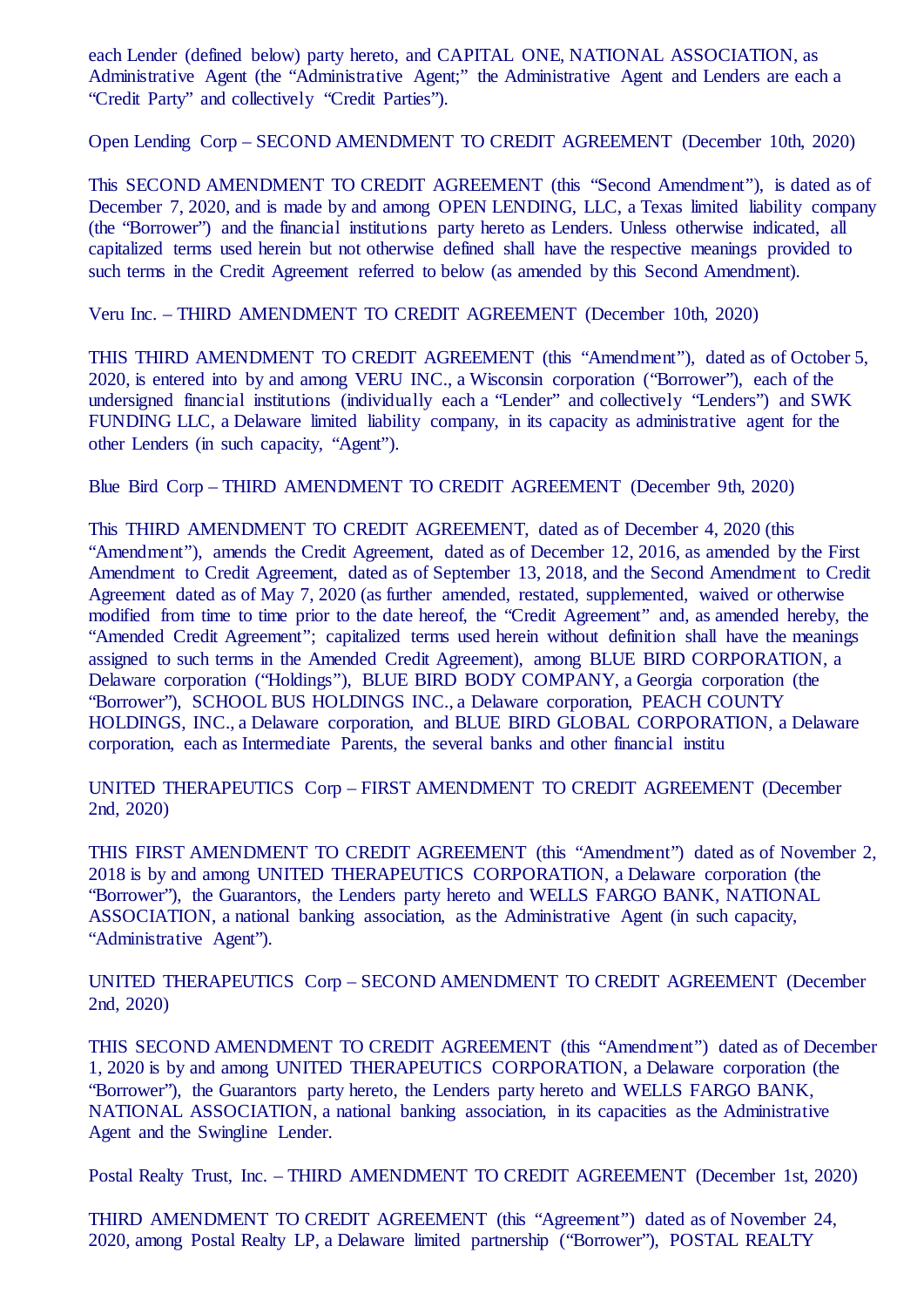TRUST INC., a Maryland corporation (the "REIT"), the SUBSIDIARY GUARANTORS party hereto (the "Subsidiary Guarantors"; the REIT and each of the Subsidiary Guarantors, individually, a "Guarantor Party" and, collectively, the "Guarantor Parties"), and PEOPLE'S UNITED BANK, NATIONAL ASSOCIATION, as administrative agent for the Lenders (defined below) (together with its successors and assigns in such capacity, the "Administrative Agent").

Aegion Corp – FIFTH AMENDMENT TO CREDIT AGREEMENT (December 1st, 2020)

THIS FIFTH AMENDMENT TO CREDIT AGREEMENT (this "Amendment") dated as of November 24, 2020 (the "Fifth Amendment Effective Date") is entered into among Aegion Corporation, a Delaware corporation (the "Borrower"), the Guarantors party hereto, the Lenders party hereto, Bank of America, N.A., as the Administrative Agent, an L/C Issuer and the Swing Line Lender and each other L/C Issuer party hereto. All capitalized terms used herein and not otherwise defined herein shall have the meanings given to such terms in the Credit Agreement (as defined below).

Transocean Ltd. – FOURTH AMENDMENT TO CREDIT AGREEMENT (December 1st, 2020)

This FOURTH AMENDMENT TO CREDIT AGREEMENT (this "Fourth Amendment"), dated as of November 30, 2020, is among TRANSOCEAN INC., a Cayman Islands exempted company (the "Borrower"), Transocean Asset Holdings 1 Limited, a Cayman Islands exempted company ("Holdco 4"), Transocean Asset Holdings 2 Limited, a Cayman Islands exempted company ("Holdco 5"), Transocean Asset Holdings 3 Limited, a Cayman Islands exempted company ("Holdco 6"), the New RCF Holdco Guarantors (as defined below), CITIBANK, N.A., as administrative agent for the Lenders (as defined below) under the Credit Agreement referred to below (in such capacity, the "Administrative Agent"), CITIBANK, N.A., acting through its Agency & Trust Division, as collateral agent for the Lenders (as defined below) and the Issuing Banks under, and as defined in, the Credit Agreement referred to below (in such capacity, "Collateral Agent") and each Lender party hereto.

Sunnova Energy International Inc. – NINTH AMENDMENT TO CREDIT AGREEMENT (November 30th, 2020)

THIS NINTH AMENDMENT TO CREDIT AGREEMENT (this "Amendment") is made as of this 9th day of November, 2020, by and among SUNNOVA TEP HOLDINGS, LLC, a Delaware limited liability company (the "Borrower"), SUNNOVA TE MANAGEMENT, LLC, a Delaware limited liability company, in its capacity as Facility Administrator (the "Facility Administrator"), CREDIT SUISSE AG, NEW YORK BRANCH, in its capacity as Administrative Agent for the Lenders (the "Administrative Agent"), the Lenders and the Funding Agents representing a group of Lenders party to the Credit Agreement (defined below) (together with the Borrower, the Administrative Agent, the Lenders and the Facility Administrator, the "Parties"), and amends that certain Credit Agreement, dated as of September 6, 2019, as amended by that certain First Amendment to Credit Agreement, dated as of December 2, 2019, as further amended by that certain Consent and Second Amendment to Credit Agreement, dated as of December 31, 2019, as further amended by that

Sunnova Energy International Inc. – EIGHTH AMENDMENT TO CREDIT AGREEMENT (November 30th, 2020)

THIS EIGHTH AMENDMENT TO CREDIT AGREEMENT (this "Amendment") is made as of this 28th day of October, 2020, by and among SUNNOVA TEP HOLDINGS, LLC, a Delaware limited liability company (the "Borrower"), SUNNOVA TE MANAGEMENT, LLC, a Delaware limited liability company, in its capacity as Facility Administrator (the "Facility Administrator"), CREDIT SUISSE AG, NEW YORK BRANCH, in its capacity as Administrative Agent for the Lenders (the "Administrative Agent"), the Lenders and the Funding Agents representing a group of Lenders party to the Credit Agreement (defined below) (together with the Borrower, the Administrative Agent, the Lenders and the Facility Administrator, the "Parties"), and amends that certain Credit Agreement, dated as of September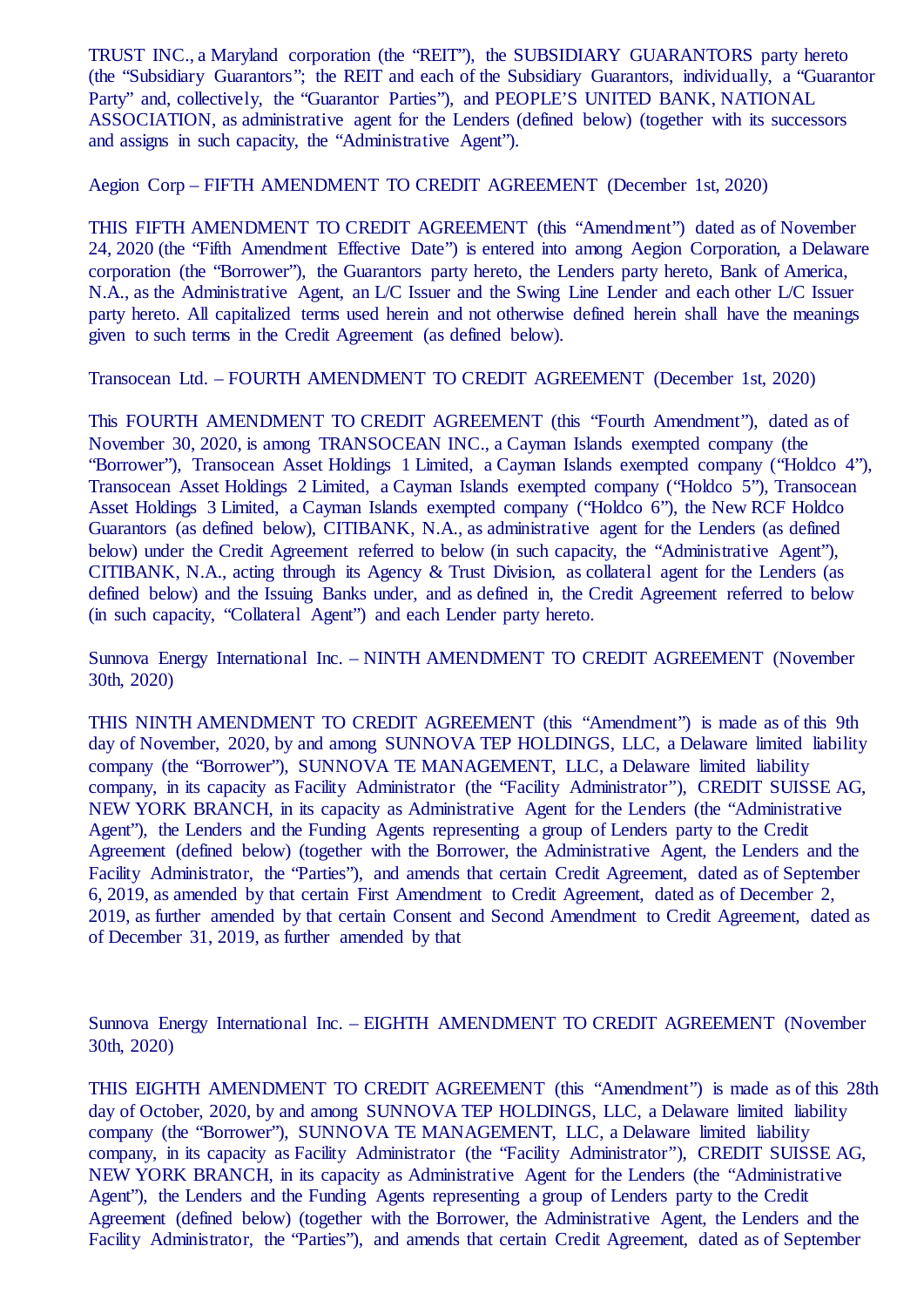6, 2019, as amended by that certain First Amendment to Credit Agreement, dated as of December 2, 2019, as further amended by that certain Consent and Second Amendment to Credit Agreement, dated as of December 31, 2019, as further amended by that

Natural Grocers by Vitamin Cottage, Inc. – FOURTH AMENDMENT TO CREDIT AGREEMENT (November 24th, 2020)

This CREDIT AGREEMENT is entered into as of January 28, 2016 among VITAMIN COTTAGE NATURAL FOOD MARKETS, INC., a Colorado corporation (the "Borrower"), the Guarantors (defined herein), the Lenders (defined herein) and BANK OF AMERICA, N.A., as Administrative Agent, Swing Line Lender and L/C Issuer.

Phillips 66 – SECOND AMENDMENT TO CREDIT AGREEMENT (November 23rd, 2020)

THIS SECOND AMENDMENT TO CREDIT AGREEMENT (this "Amendment"), dated as of November 20, 2020, amends the Credit Agreement (as amended, restated, modified or supplemented prior to the date hereof, the "Credit Agreement") dated as of March 19, 2020 among PHILLIPS 66, a Delaware corporation (the "Borrower"), PHILLIPS 66 COMPANY, a Delaware corporation (the "Initial Guarantor"), the lenders party thereto (the "Lenders") and MIZUHO BANK, LTD., as the administrative agent for the Lenders (in such capacity, the "Administrative Agent").

Condor Hospitality Trust, Inc. – NINTH AMENDMENT TO CREDIT AGREEMENT AND OTHER LOAN DOCUMENTS (November 19th, 2020)

THIS NINTH AMENDMENT TO CREDIT AGREEMENT AND OTHER LOAN DOCUMENTS (this "Amendment"), dated as of November 18, 2020, by and among CONDOR HOSPITALITY LIMITED PARTNERSHIP, a Virginia limited partnership ("Borrower"), the undersigned parties to this Amendment executing as "Guarantors" (hereinafter referred to individually as "Guarantor" and collectively as "Guarantors"), KEYBANK NATIONAL ASSOCIATION ("KeyBank"), THE HUNTINGTON NATIONAL BANK ("Huntington"), BMO HARRIS BANK N.A. ("BMO"; KeyBank, Huntington and BMO collectively, the "Lenders"), and KeyBank as Agent for itself and the other Lenders from time to time a party to the Credit Agreement (as hereinafter defined) (KeyBank, in its capacity as Agent, is hereinafter referred to as "Agent").

Hines Global Income Trust, Inc. – AMENDMENT TO CREDIT AGREEMENT (November 18th, 2020)

THIS AMENDMENT TO CREDIT AGREEMENT, hereinafter referred to as this "Amendment", dated as of November 13, 2020, is made and entered into by and among HINES GLOBAL REIT II PROPERTIES LP, a Delaware limited partnership ("Borrower"), the guarantors ("Guarantors") signatories hereto, the financial institutions ("Lenders") which are now or may hereafter become signatories hereto, and JPMORGAN CHASE BANK, NATIONAL ASSOCIATION ("JPMorgan"), as administrative agent for the Lenders (in such capacity, "Agent").

Galaxy Gaming, Inc. – SEVENTH AMENDMENT TO CREDIT AGREEMENT (November 17th, 2020)

This SEVENTH AMENDMENT TO CREDIT AGREEMENT (this "Amendment"), dated as of November 16, 2020, is made between GALAXY GAMING, INC., a Nevada corporation (the "Borrower"), and ZIONS BANCORPORATION, N.A. dba NEVADA STATE BANK, a Nevada state banking corporation (the "Lender").

Harmonic Inc – THIRD AMENDMENT TO CREDIT AGREEMENT (November 17th, 2020)

THIS THIRD AMENDMENT TO CREDIT AGREEMENT (the "Amendment"), dated as of November 10, 2020 (the "Third Amendment Effective Date"), is among HARMONIC INC. and HARMONIC INTERNATIONAL GmbH, as Borrowers, the other Loan Parties party hereto, and JPMORGAN CHASE BANK, N.A., as Lender.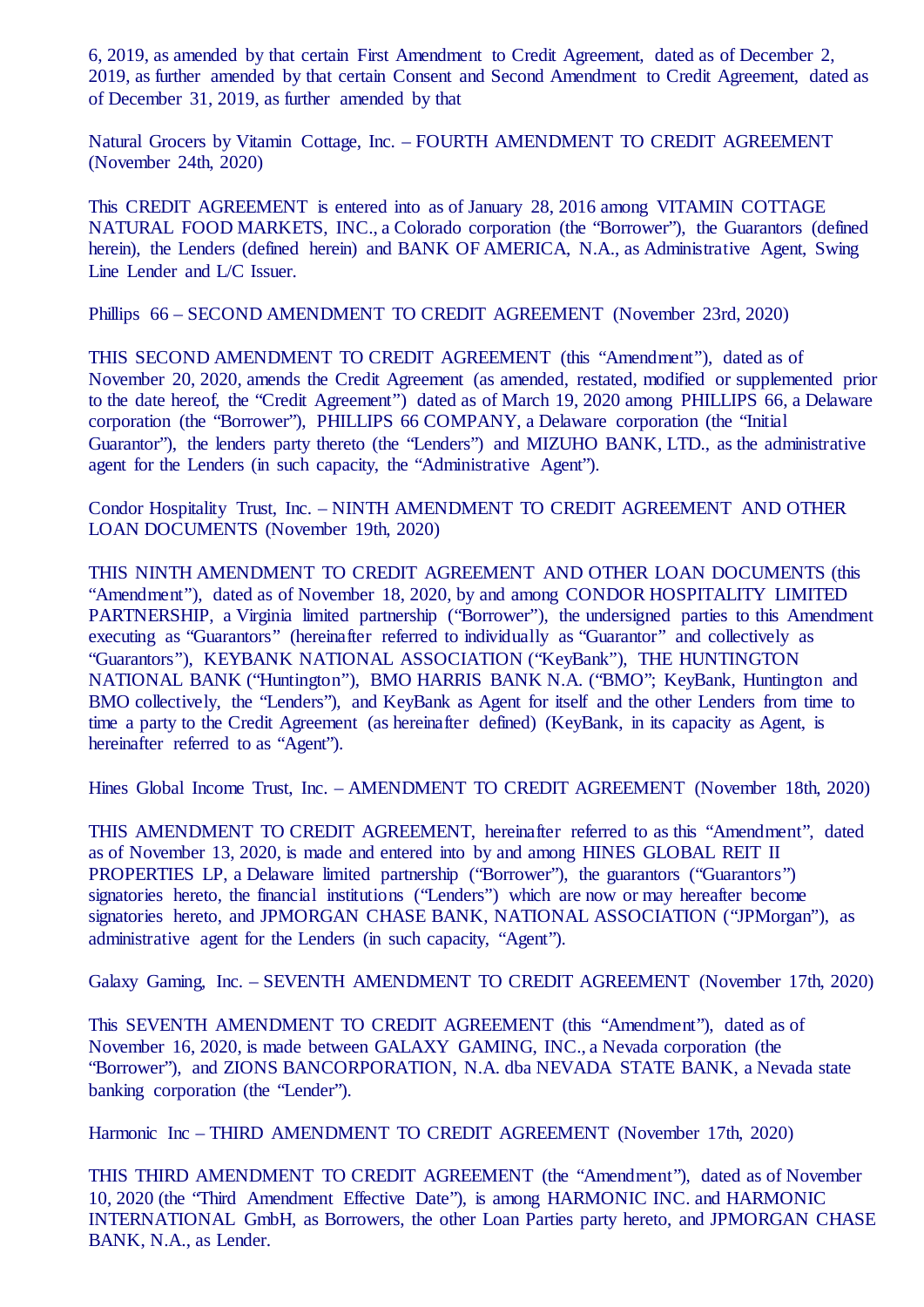Clarus Corp – SECOND AMENDMENT TO CREDIT AGREEMENT (November 17th, 2020)

CREDIT AGREEMENT dated as of May 3, 2019, as amended on May 28, 2019, and as further amended on November 12, 2020 (as it may be amended, restated, supplemented or otherwise modified from time to time, this "Agreement") among CLARUS CORPORATION, a Delaware corporation (the "Company"), BLACK DIAMOND RETAIL, INC., a Delaware corporation ("BDR"), BLACK DIAMOND RETAIL – ALASKA, LLC, a Delaware limited liability company ("BDR-AK"), SIERRA BULLETS, L.L.C., a Delaware limited liability company ("Sierra"), and SKINOURISHMENT, LLC, a Delaware limited liability company ("Skin"), BLACK DIAMOND RETAIL – COLORADO, LLC, a Delaware limited liability company ("BDR-CO"), BLACK DIAMOND RETAIL – MONTANA, LLC, a Delaware limited liability company ("BDR-MO") and BARNES BULLETS – MONA, LLC, a Delaware limited liability company ("Barnes" and together with the Company, BDR, BDR-AK, and Sierra, Skin, BDR-CO and BDR-MO and any other Person that joins this Agreement as a Borrower in accordance with the terms here

Condor Hospitality Trust, Inc. – EIGHTH AMENDMENT TO CREDIT AGREEMENT (November 16th, 2020)

THIS EIGHTH AMENDMENT TO CREDIT AGREEMENT (this "Amendment"), dated as of November 16, 2020, by and among CONDOR HOSPITALITY LIMITED PARTNERSHIP, a Virginia limited partnership ("Borrower"), the undersigned parties to this Amendment executing as "Guarantors" (hereinafter referred to individually as "Guarantor" and collectively as "Guarantors"), KEYBANK NATIONAL ASSOCIATION ("KeyBank"), THE HUNTINGTON NATIONAL BANK ("Huntington"), BMO HARRIS BANK N.A. ("BMO"; KeyBank, Huntington and BMO collectively, the "Lenders"), and KeyBank as Agent for itself and the other Lenders from time to time a party to the Credit Agreement (as hereinafter defined) (KeyBank, in its capacity as Agent, is hereinafter referred to as "Agent").

FIRST AMENDMENT TO CREDIT AGREEMENT (November 16th, 2020)

THIS FIRST AMENDMENT TO CREDIT AGREEMENT (this "Amendment"), dated as of October 30, 2014, with respect to that certain Credit Agreement referenced below, is by and among OCI RESOURCES LP, a Delaware limited partnership (the "Borrower"), the Lenders identified on the signature pages hereto, and BANK OF AMERICA, N.A., as Administrative Agent, Swing Line Lender and L/C Issuer.

Runway Growth Credit Fund Inc. – First Amendment to Credit Agreement (November 12th, 2020)

(2)Each financial institution from time to time party hereto as a "Lender" (whether on the signature pages hereto, in an Assignment and Acceptance or in a Joinder Agreement) and their respective successors and permitted assigns (collectively, the "Lenders");

Lincoln Educational Services Corp – FIRST AMENDMENT TO CREDIT AGREEMENT (November 12th, 2020)

THIS FIRST AMENDMENT TO CREDIT AGREEMENT (this "Amendment") is made as of this 10th day of November, 2020 by and between LINCOLN EDUCATIONAL SERVICES CORPORATION, a New Jersey corporation (the "Parent"); LINCOLN TECHNICAL INSTITUTE, INC., a New Jersey corporation; NASHVILLE ACQUISITION, L.L.C., a Delaware limited liability company; NEW ENGLAND ACQUISITION, LLC, a Delaware limited liability company; EUPHORIA ACQUISITION, LLC, a Delaware limited liability company; LCT ACQUISITION, LLC, a Delaware limited liability company; NN ACQUISITION, LLC, a Delaware limited liability company; and LTI HOLDINGS, LLC, a Colorado limited liability company (individually and collectively, "Borrower"), and STERLING NATIONAL BANK (the "Bank").

Wilhelmina International, Inc. – FIFTEENTH AMENDMENT TO CREDIT AGREEMENT (November 12th, 2020)